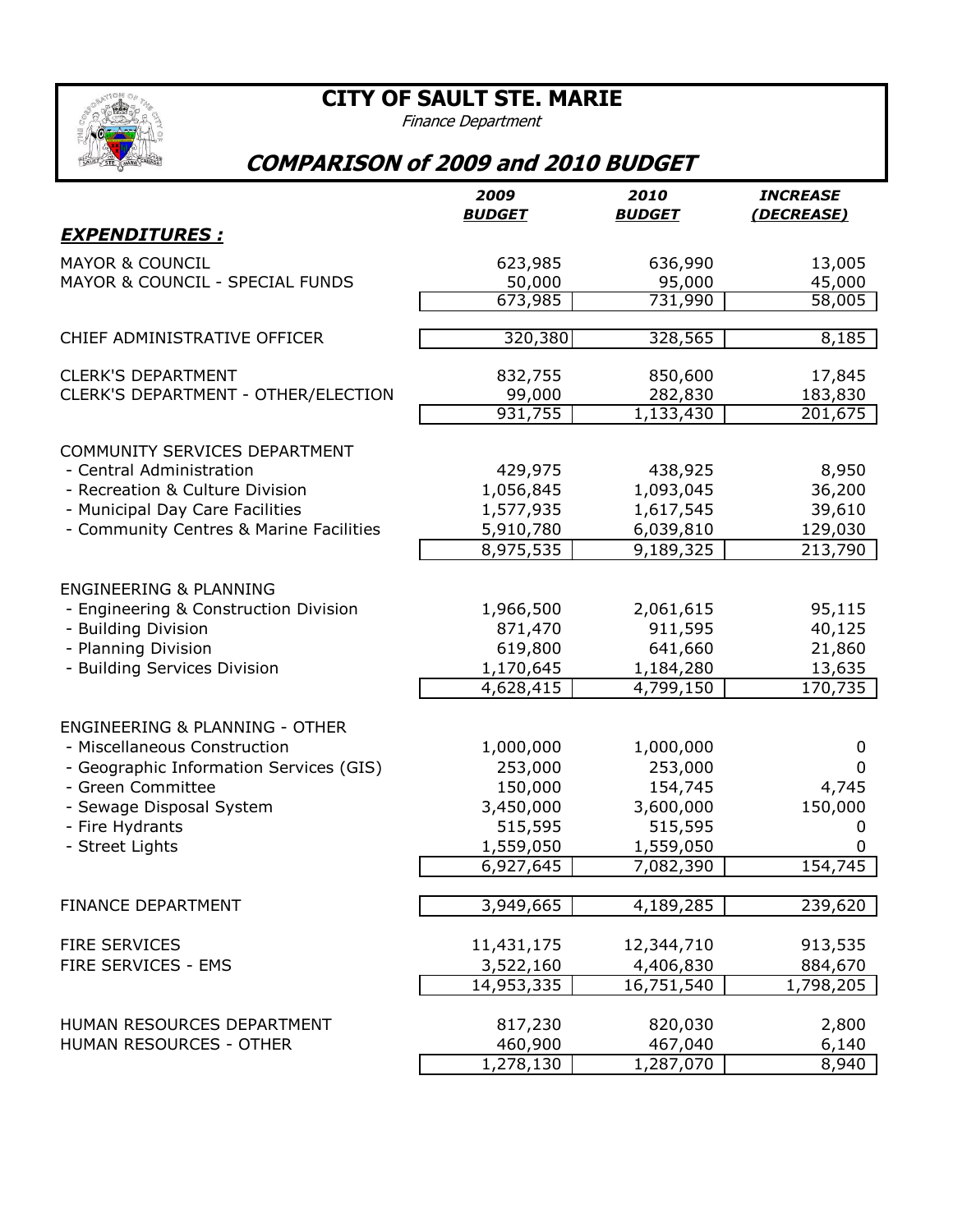|                                     | 2009<br><b>BUDGET</b>   | 2010<br><b>BUDGET</b>   | <b>INCREASE</b><br>(DECREASE) |
|-------------------------------------|-------------------------|-------------------------|-------------------------------|
| <b>EXPENDITURES</b> (continued):    |                         |                         |                               |
| <b>LEGAL DEPARTMENT</b>             | 601,700                 | 617,320                 | 15,620                        |
| LEGAL - PROVINCIAL OFFENCES         | 608,425                 | 592,775                 | (15, 650)                     |
|                                     | 1,210,125               | 1,210,095               | (30)                          |
| <b>LIBRARY BOARD</b>                | 2,585,810               | 2,655,175               | 69,365                        |
| POLICE SERVICES BOARD               | 21,270,355              | 22,541,800              | 1,271,445                     |
| PUBLIC WORKS & TRANSPORTATION       |                         |                         |                               |
| - Public Works Division             | 25,000,807              | 25,503,284              | 502,477                       |
| - Transit & Parking Division        | 9,063,690               | 9,289,720               | 226,030                       |
| - Cemetery Division                 | 1,047,035               | 1,067,180               | 20,145                        |
|                                     | 35,111,532              | 35,860,184              | 748,652                       |
| SOCIAL SERVICES DEPARTMENT          |                         |                         |                               |
| - Administration & OW Programs      | 5,675,330               | 5,857,695               | 182,365                       |
| - Community Child Care Division     | 498,915                 | 510,140                 | 11,225                        |
| - Social Housing                    | 2,029,305               | 2,194,445               | 165,140                       |
| - Immigration Program               | 0                       | 97,840                  | 97,840                        |
| - Accessibility Programs            | 99,000                  | 99,000                  | 0                             |
|                                     | 8,302,550               | 8,759,120               | 456,570                       |
| OTHER MUNICIPAL AREAS               |                         |                         |                               |
| - Corporate Financial Expenses      | 2,534,508               | 2,603,420               | 68,912                        |
| - Corporate Insurance               | 1,227,625               | 1,289,010               | 61,385                        |
| - Administrative Accounts           | 1,033,800               | 1,037,695               | 3,895                         |
| - Grants to Outside Agencies        | 1,565,722               | 1,522,490               | (43, 232)                     |
| - Grants - Cultural Advisory Board  | 53,900                  | 53,900                  | 0                             |
|                                     | 6,415,555               | 6,506,515               | 90,960                        |
| <b>LEVY BOARDS</b><br>- DSSAB Levy  |                         |                         |                               |
| - Algoma Public Health              | 22,357,255<br>1,979,375 | 19,674,605<br>2,029,595 | (2,682,650)<br>50,220         |
|                                     | 24,336,630              | 21,704,200              | (2,632,430)                   |
|                                     |                         |                         |                               |
| ECONOMIC DEVELOPMENT INITIATIVES    |                         |                         |                               |
| - EDC (Economic Development Corp)   | 1,348,890               | 1,388,555               | 39,665                        |
| - Other Economic Initiatives        | 347,890                 | 377,890                 | 30,000                        |
| - Economic Diversification Fund     | 500,000<br>2,196,780    | 500,000<br>2,266,445    | 0<br>69,665                   |
|                                     |                         |                         |                               |
| PROVISIONS FOR RESERVES             |                         |                         |                               |
| - Hospital Donation                 | 2,100,000               | 2,100,000               | 0                             |
| - Capital from Current              | 700,000                 | 700,000                 | 0                             |
| - Landfill Site Reserve             | 1,440,565               | 1,440,565               | 0                             |
| - Sewer Capital Reserve             | 6,074,300               | 5,586,145               | (488, 155)                    |
| - Other Reserves                    | 1,256,000               | 1,066,000               | (190,000)                     |
|                                     | 11,570,865              | 10,892,710              | (678, 155)                    |
| CAPITAL & LONG TERM DEBT (net Levy) | 10,119,875              | 10,119,875              | 0                             |
| <b>TOTAL EXPENDITURE - BUDGET</b>   | 165,758,922             | 168,008,864             | 2,249,942                     |